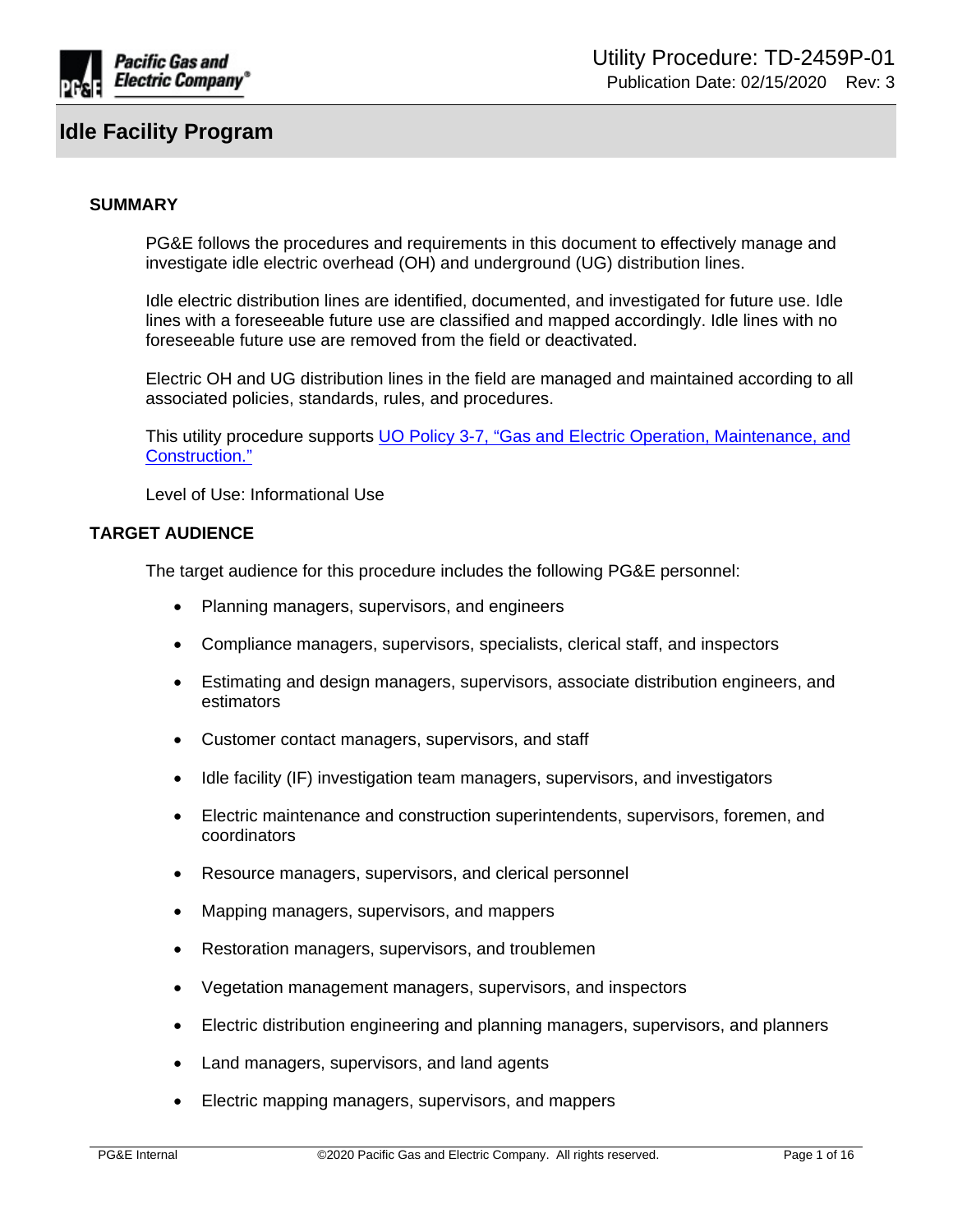

# **SAFETY**

This procedure complies with Utility Standard SAFE-1001S, "PG&E Injury & Illness Prevention [Plan \(IIPP\),"](https://edrm.comp.pge.com/D2/servlet/Download?auth=basic&event_name=open&version=PUBLISHED&id=09131aad8988b41e&_docbase=pge_ecm) and the *[Code of Safe Practices](http://pgeweb.utility.pge.com/safety/)*.

Properly identifying, documenting, and managing idle electric OH and UG distribution lines reduces future liability and enhances public and employee safety.

Retaining information on idle facilities improves PG&E's ability to respond to requests for information when such facilities are encountered during patrols, inspections, construction, and excavations.

# **BEFORE YOU START**

For an overview of PG&E's Idle Facility Program, REFER to [Utility Standard TD-2459S,](http://wwwedm3/cgi-bin/getdocTDM.asp?itemid=991970011)  ["Management of Idle Electric Distribution Lines."](http://wwwedm3/cgi-bin/getdocTDM.asp?itemid=991970011)

This document is one of five procedures associated with Utility Standard TD-2459S. The following are the other four procedures:

- [TD-2459P-02, "Idle Facility Program PS&R Office"](http://www/techlib/default.asp?body=manuals/uo_standards/TD2459P-02.htm)
- [TD-2459P-03, "Idle Facility Program PS&R Inspectors and Other QCRs"](http://www/techlib/default.asp?body=manuals/uo_standards/TD2459P-03.htm)
- [TD-2459P-04, "Idle Facility Program CSD, Land Management, and Distribution](http://www/techlib/default.asp?body=manuals/uo_standards/TD2459P-04.htm)  [Engineering and Planning"](http://www/techlib/default.asp?body=manuals/uo_standards/TD2459P-04.htm)
- [TD-2459P-05, "Idle Facility Program Electric Mapping"](http://www/techlib/default.asp?body=manuals/uo_standards/TD2459P-05.htm)

# **TABLE OF CONTENTS**

| SUBSECTION TITLE |                                                                  | <b>PAGE</b> |
|------------------|------------------------------------------------------------------|-------------|
|                  |                                                                  |             |
| 2                |                                                                  |             |
| 3                | Documenting Idle Facilities - Idle Facility (IF) Notification 3  |             |
| 4                |                                                                  |             |
| 5                | Temporary Out of Service (TOS) and Temporary Idle Facility (TIF) |             |
| 6                |                                                                  |             |
|                  |                                                                  |             |
|                  |                                                                  |             |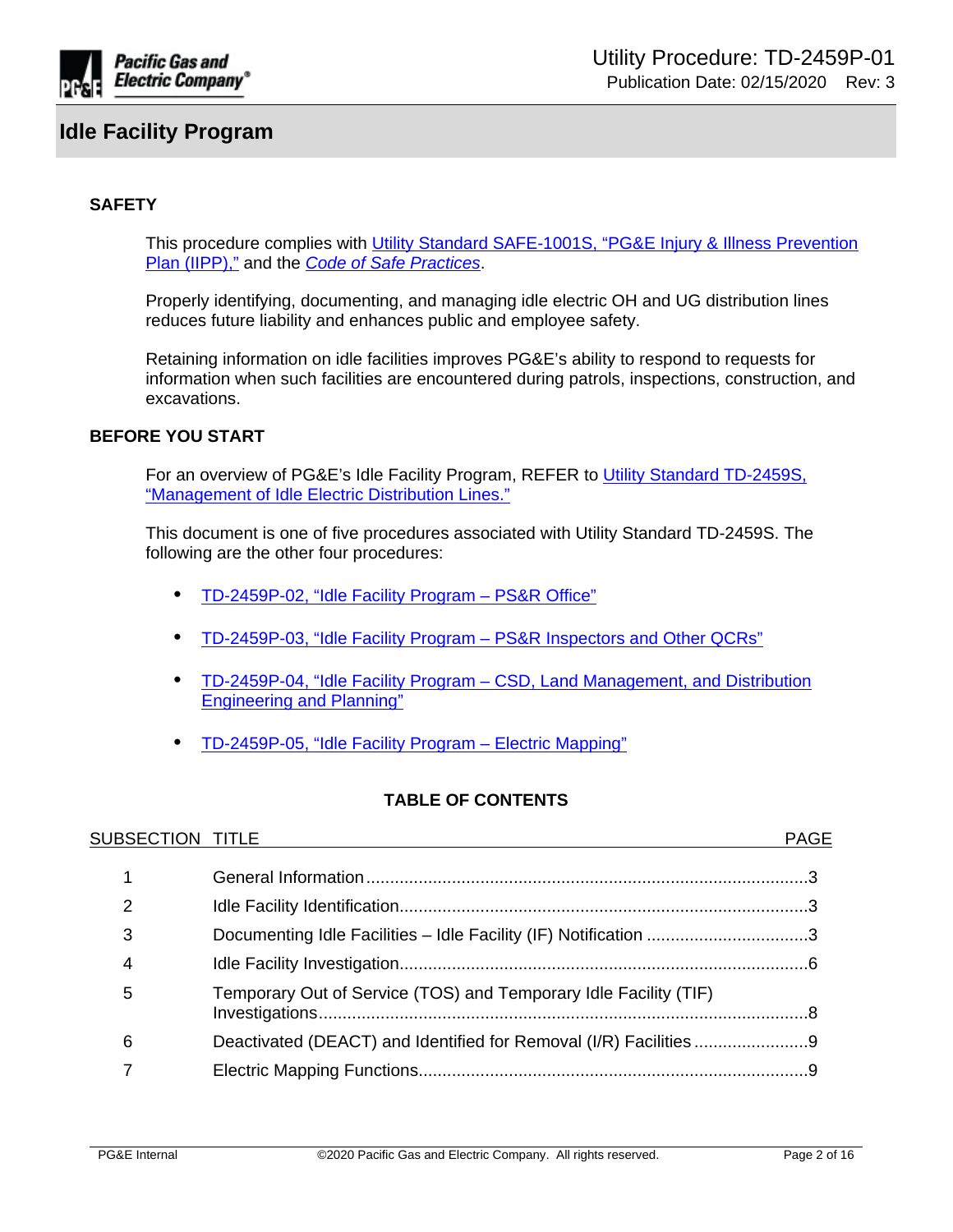

### **PROCEDURE STEPS**

#### <span id="page-2-0"></span>**1 General Information**

- 1.1 Electric distribution planning personnel PROVIDE strategic direction to the Idle Facility Program, including guidance on the program's long-range scope and scale.
- 1.2 Electric distribution operations personnel SUPPORT work and program management personnel in providing annual direction, financial forecasting, and monthly monitoring of the Idle Facility Program.
- 1.3 Idle facility investigation personnel PERFORM investigations on idle facilities that, if removed, could impact PG&E's ability to provide service to an identified property or parcel. These investigations determine the foreseeable future use for such facilities.
- 1.4 The Idle Facility (IF) Investigation Work Form ([TD-2459S-F01\)](http://wwwedm3/cgi-bin/getdocTDM.asp?itemid=005696191), also known as the "IF Notification," documents the history and outcome of idle investigations.
	- 1. Compliance inspectors and qualified company representatives (QCRs) IDENTIFY AND DOCUMENT potential idle electric lines.
	- 2. Compliance supervisors and specialists REVIEW AND CONFIRM data entered into SAP by inspectors and/or clerical staff.
	- 3. Compliance clerical staff ENTER IF Notifications into SAP.
	- 4. Electric mapping personnel LABEL electric distribution maps with the investigation outcome.

#### <span id="page-2-1"></span>**2 Idle Facility Identification**

- 2.1 The following are the two methods for identifying idle facilities:
	- 1. Field identification QCRs IDENTIFY AND REPORT idle electric OH and UG distribution lines. These lines may be discovered during patrols and inspections while removing an electric meter or service, fielding job estimates, or conducting other PG&E-related business.
	- 2. Customer contact identification Customers CONTACT customer contact personnel to notify PG&E that they plan to leave or have left the PG&E electric distribution system, or to request that PG&E remove facilities from their property.

#### <span id="page-2-2"></span>**3 Documenting Idle Facilities – Idle Facility (IF) Notification**

- 3.1 QCRs COMPLETE an IF Investigation Work Form [\(TD-2459S-F01\)](http://wwwedm3/cgi-bin/getdocTDM.asp?itemid=005696191) to establish a permanent record for managing idle facilities.
- 3.2 Compliance personnel then ENTER the IF Investigation Work Form into SAP to generate an IF Notification. (IF Notifications initiate idle facility investigations and document the history and any foreseeable future use of idle facilities.)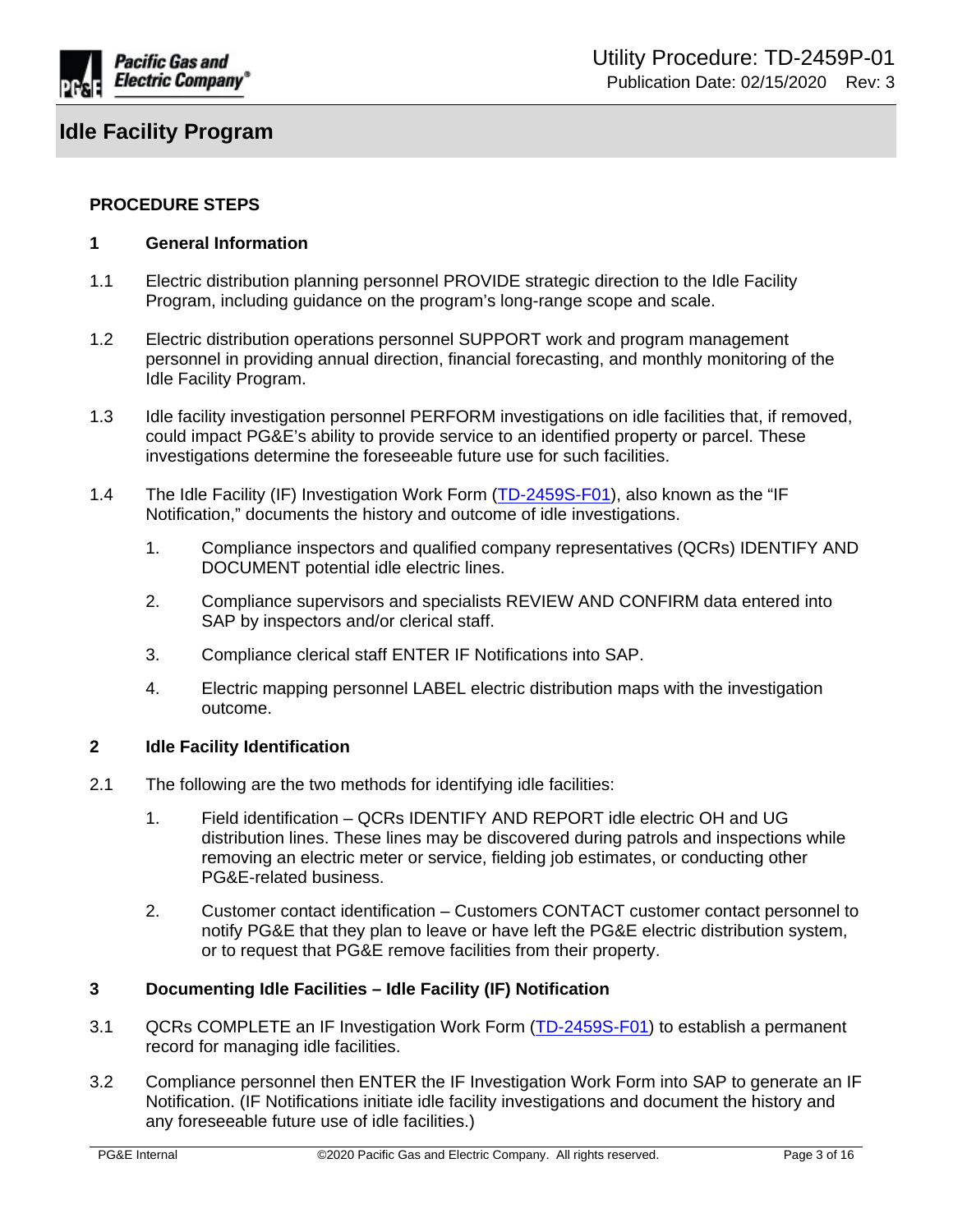

- 3.3 QCRs IDENTIFY AND DOCUMENT idle facility field conditions to help prioritize IF Notifications. These conditions are identified on Page 1 of the IF Investigation Work Form [\(TD-2459S-F01](http://wwwedm3/cgi-bin/getdocTDM.asp?itemid=005696191)) and detailed in [Table 1, "Idle Facility Field Conditions and Investigation](#page-4-0)  [Priorities,"](#page-4-0) on Pages 5–6 of this procedure.
- 3.4 QCRs IDENTIFY facilities with a potential future agricultural or vacant building use AND THEN CLASSIFY these facilities, as follows:
	- De-Energized –Temporary Out of Service (TOS):
		- o Future agricultural purposes TOS-AG
		- o Future vacant building purposes TOS-V
	- Energized Temporary Idle Facility (TIF):
		- o Future agricultural purposes TIF-AG
		- o Future vacant building purposes TIF-V

**NOTE**

See [Table 2](#page-7-1) on Page 8 for a complete listing of TOS/TIF classifications.

- 3.5 Compliance supervisors PRIORITIZE idle facility investigations as High, Medium, or Low, AND ASSIGN them a due date to assist idle facility personnel in determining the highest priority work.
	- 1. The due date is the latest date that the idle facility investigation must be completed. (SEE [Table 1](#page-4-0).)
	- **High Idle facility investigation** personnel PERFORM an investigation within **30 days** of the IF Notification date (date identified in field), unless compliance personnel require an earlier response.
	- **Medium Idle facility investigation** personnel PERFORM an investigation within **3 months** of the IF Notification date (date identified in field), unless compliance personnel require an earlier response.
		- o IF the facility is related to the Modesto Irrigation District (MID),

THEN a 60-day response is required to fulfill the agreement between the MID and PG&E.

 **Low –** Idle facility investigation personnel PERFORM an investigation within **1 year** of the IF Notification date (date identified in field), unless compliance personnel require an earlier response.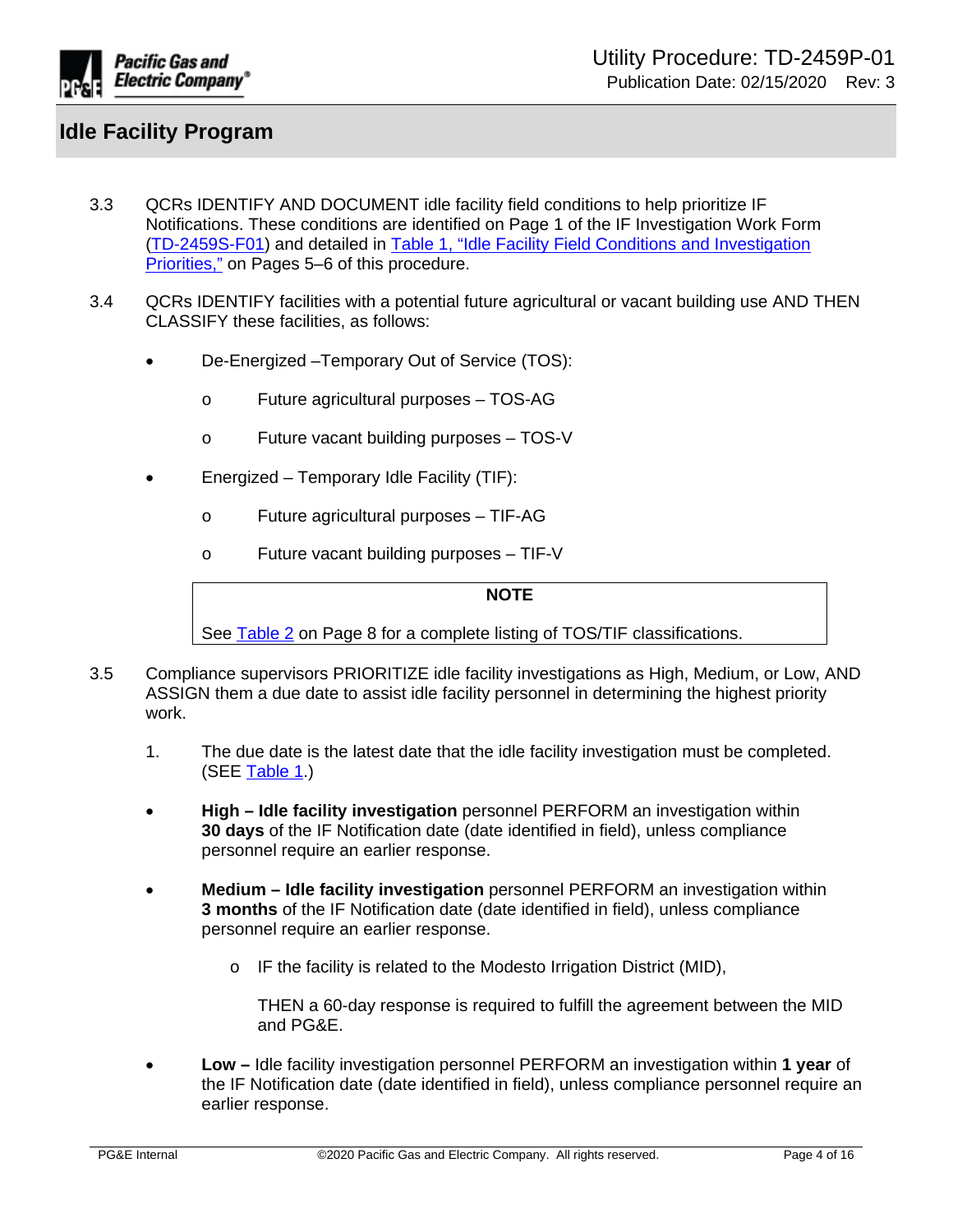

# 3.5 (Continued)

**NOTE**

A high-priority investigation indicates a safety or reliability risk. MITIGATE the hazard(s) AND MAKE the condition safe.

DESCRIBE the urgency of the situation in the IF Notification comments.

<span id="page-4-0"></span>

| Table 1. Idle Facility Field Conditions and Investigation Priorities <sup>1</sup> |  |
|-----------------------------------------------------------------------------------|--|
|-----------------------------------------------------------------------------------|--|

| <b>Condition</b>                                                                                                                                                                                                                                                                                                                                                                                                                                                                                                                                                                                       | <b>Action</b>                                                                                                                                                                                                                                                                                                                                                                                            | <b>Investigation Priority</b>                                                                                                                                                                                                                                        |
|--------------------------------------------------------------------------------------------------------------------------------------------------------------------------------------------------------------------------------------------------------------------------------------------------------------------------------------------------------------------------------------------------------------------------------------------------------------------------------------------------------------------------------------------------------------------------------------------------------|----------------------------------------------------------------------------------------------------------------------------------------------------------------------------------------------------------------------------------------------------------------------------------------------------------------------------------------------------------------------------------------------------------|----------------------------------------------------------------------------------------------------------------------------------------------------------------------------------------------------------------------------------------------------------------------|
| Safety Situation/Risk.                                                                                                                                                                                                                                                                                                                                                                                                                                                                                                                                                                                 | Mitigate hazard and make safe,<br>$\bullet$<br>which may include de-energizing.<br>Initiate an IF Notification for<br>$\bullet$<br>investigation.<br>Initiate an Electric Corrective (EC)<br>Notification to document any other<br>abnormal conditions to resolve.                                                                                                                                       | High<br>Submit to supervisor by end of day.<br>Enter in SAP, and communicate to<br>idle facility investigation personnel<br>within 2 business days.                                                                                                                  |
| Idle transformers that do not have a blue<br>sticker indicating a polychlorinated biphenyl<br>(PCB) content of less that 5 parts per million<br>(ppm) may be classified as High, Medium, or<br>Low priority.<br>Consider current field conditions, the<br>transformer condition, and if the following<br>sensitive locations are nearby:<br>Surface or ground waters<br>$\bullet$<br>Sewers or sewage treatment systems<br>Private or public drinking water sources<br>or distribution systems<br>Grazing lands<br>$\bullet$<br>Vegetable gardens or agricultural areas<br>Daycare centers and schools | If High priority, mitigate hazard and<br>$\bullet$<br>make safe, which may include<br>de-energizing.<br>Initiate an IF Notification for<br>$\bullet$<br>investigation; priority is dependent<br>upon field and equipment conditions.<br>Note the specific field conditions,<br>$\bullet$<br>transformer condition, and transform<br>locations (see "Condition" column<br>notes) in the Comments section. | High - Medium-Low<br>To designate as High priority,<br>consider the identified idle<br>transformer locations, current<br>condition of the transformer (see<br>"Condition" column notes), and<br>current condition of associated<br>facilities (pole, crossarm, etc.) |
| Future work required to maintain existing<br>idle facility (EC Notifications to<br>repair/replace/relocate facilities).                                                                                                                                                                                                                                                                                                                                                                                                                                                                                | Initiate an IF Notification for<br>$\bullet$<br>investigation.<br>The IF priority depends on the due<br>$\bullet$<br>date of the EC.                                                                                                                                                                                                                                                                     | <b>High - Medium-Low</b>                                                                                                                                                                                                                                             |
| PG&E and Modesto Irrigation District (MID)<br>service areas.                                                                                                                                                                                                                                                                                                                                                                                                                                                                                                                                           | Initiate an IF Notification for<br>$\bullet$<br>investigation.                                                                                                                                                                                                                                                                                                                                           | <b>Medium</b>                                                                                                                                                                                                                                                        |
| Idle facilities in raptor concentration zones<br>(RCZs) with suitable habitat to support<br>threatened or endangered raptors.                                                                                                                                                                                                                                                                                                                                                                                                                                                                          | Initiate an IF Notification for<br>$\bullet$<br>investigation.<br>Initiate a Priority B, 3-month EC<br>$\bullet$<br>Notification to de-energize the<br>facility.                                                                                                                                                                                                                                         | Medium - Low                                                                                                                                                                                                                                                         |

**Continued on following page**

<sup>1</sup> For locations where multiple conditions or criteria are present, initiate corrective actions associated with the higher priority condition.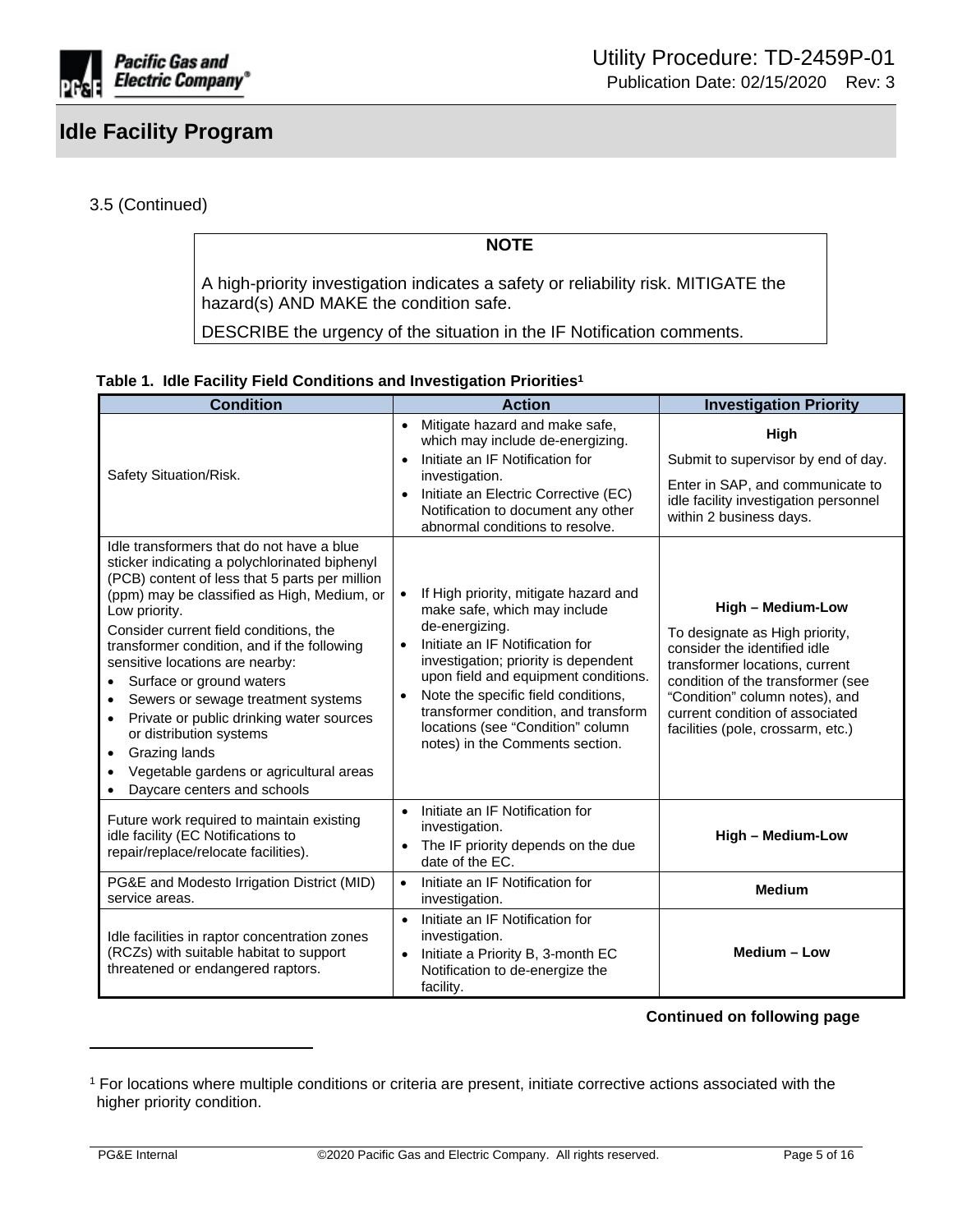

# 3.5 (Continued)

### **Table 1. Idle Facility Field Conditions and Investigation Priorities<sup>1</sup> (continued)**

| <b>Condition</b>                                                                                                                                                                                                                                                                                                     | <b>Action</b>                                                                                                                                                                                                                                       | <b>Investigation Priority</b> |
|----------------------------------------------------------------------------------------------------------------------------------------------------------------------------------------------------------------------------------------------------------------------------------------------------------------------|-----------------------------------------------------------------------------------------------------------------------------------------------------------------------------------------------------------------------------------------------------|-------------------------------|
| Oil-filled equipment considerations:<br>Surface or ground waters<br>$\bullet$<br>Sewers or sewage treatment systems<br>$\bullet$<br>Private or public drinking water sources<br>or distribution systems<br>Grazing lands<br>٠<br>Vegetable gardens or agricultural areas<br>$\bullet$<br>Daycare centers and schools | Initiate an IF Notification for<br>$\bullet$<br>investigation.<br>For idle transformers, note the<br>$\bullet$<br>absense or presence of a blue<br>sticker on the IF Notification; a blue<br>sticker indicates a PCB content of<br>less than 5 ppm. | Medium                        |
| Idle facility in Tier 2 & 3 Fire Zone.                                                                                                                                                                                                                                                                               | Intitate an IF Notification for<br>$\bullet$<br>investigation.<br>Intiate a Priority B, 3-month EC<br>Notification to de-energize the<br>facility.                                                                                                  | <b>Medium</b>                 |
| Potential use for agricultural pumps or<br>vacant buildings.                                                                                                                                                                                                                                                         | Initiate an IF Notification for<br>$\bullet$<br>investigation.                                                                                                                                                                                      | Low                           |
| Entire primary tap is identified as idle and is<br>unfused. No future work is required to<br>maintain the existing idle facility.                                                                                                                                                                                    | Initiate an IF Nofication for<br>$\bullet$<br>investigation.<br>Initiate a Prioirty B, 3-month EC<br>$\bullet$<br>Notification to de-energize the line.                                                                                             | Low                           |

<sup>1</sup>For locations where multiple conditions or criteria are present, initiate corrective actions associated with the higher priority condition.

#### <span id="page-5-0"></span>**4 Idle Facility Investigation**

- 4.1 Idle facility investigations determine which facilities have a foreseeable future use. CLASSIFY facilities with a foreseeable future use as TOS or TIF. (SEE [Table 2, "TOS/TIF Classifications,"](#page-7-1) on Page 8.)
	- 1. A joint idle facility investigation with electric planning and/or land personnel may be required.
- 4.2 Idle facility investigation personnel PERFORM investigations which require customer outreach. Customer outreach may be in the form of a certified letter, phone call, or email.
	- 1. DOCUMENT all conversations on an IF Notification AND/OR ATTACH documented conversations to the IF Notification in SAP. (SEE [Utility Procedure TD-2459P-04, "Idle](http://www/techlib/default.asp?body=manuals/uo_standards/TD2459P-04.htm)  [Facility Program – CSD, Land Management, and Distribution Engineering and](http://www/techlib/default.asp?body=manuals/uo_standards/TD2459P-04.htm)  [Planning."](http://www/techlib/default.asp?body=manuals/uo_standards/TD2459P-04.htm))
- 4.3 Idle facility investigations may require joint investigations with various departments. TAKE the following steps when planning and conducting joint investigations:
	- 1. ASK planning personnel to review the facilities to determine if they are needed for future capacity or reliability.
	- 2. ASK land personnel, as necessary, to determine the current property owner.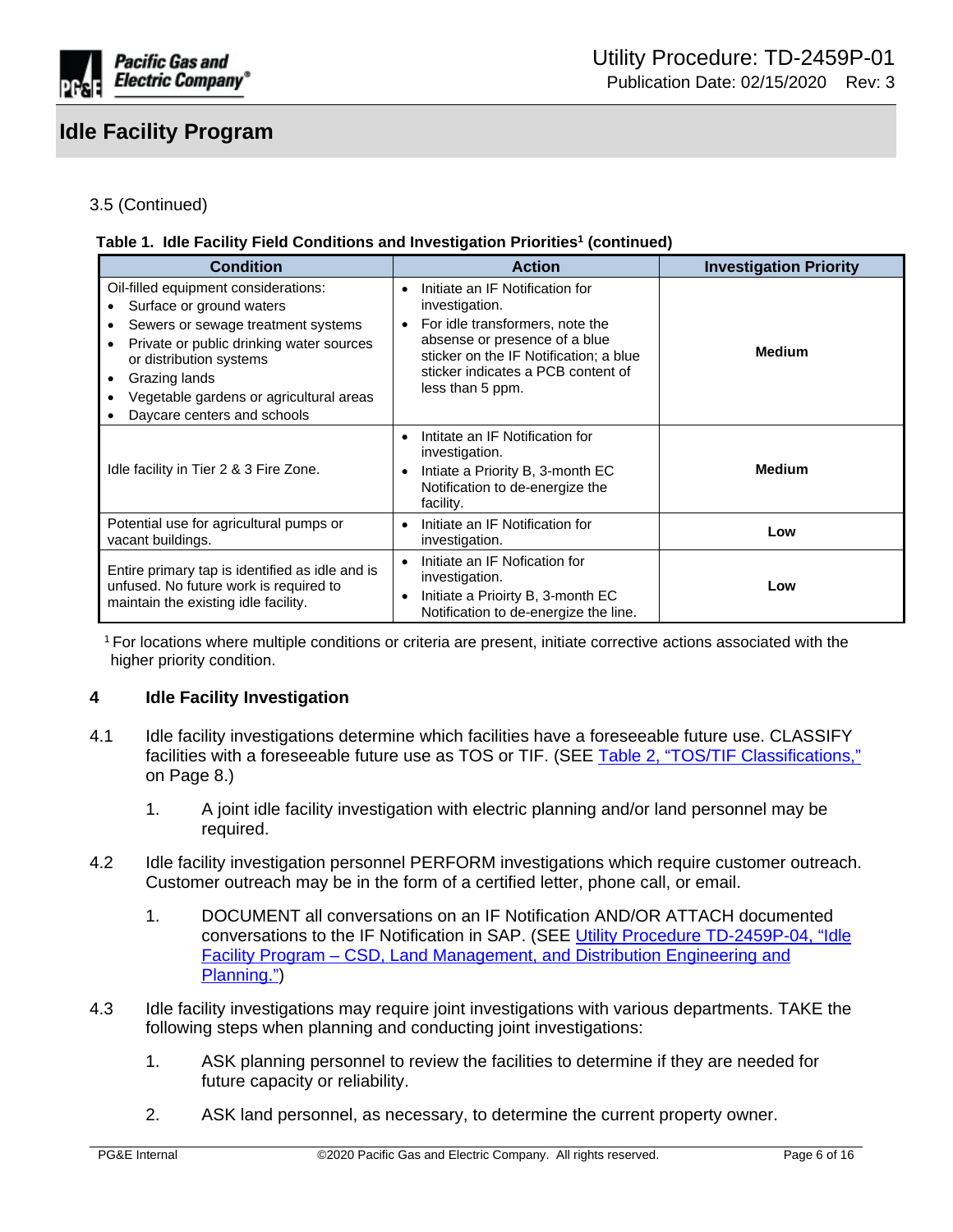

# 4.3 (continued)

- 3. DETERMINE if the facilities are covered by an existing Main Line Extension Agreement (MLX) or Special Facilities Agreement (SFA).
	- a. Active MLXs or SFAs may be de-energized but should be retained until the expiration of the MLX agreement or termination of the SAF, unless otherwise notified by the customer.
	- b. IF the customer chooses to remove the facilities and terminate the MLX or SFA agreement or the customer cannot be located,

THEN FOLLOW the existing MLX or SFA cancellation process AND/OR CONTACT customer fund management personnel for assistance.

- 4.4 When facilities do not have a foreseeable future use, CLASSIFY them as identified for removal (I/R) or deactivated (DEACT).
	- 1. I/R facilities are UG and OH facilities that are identified as idle and scheduled for removal from the field.
	- 2. DEACT facilities relate only to UG facilities that cannot be reasonably removed, as described in [Utility Standard TD-2013S, "Deactivation of Underground Electric](http://www/techlib/default.asp?body=manuals/uo_standards/s2013.htm)  [Distribution Facilities."](http://www/techlib/default.asp?body=manuals/uo_standards/s2013.htm)

#### **NOTE**

For further clarification of DEACT and I/R classifications, REFER to [Section 6,](#page-8-0)  ["Deactivated \(DEACT\) and Identified for Removal \(I/R\) Facilities,"](#page-8-0) on Page 9.

- 4.5 Continue to MANAGE AND MAINTAIN electric distribution lines identified in the field as TOS, TIF, DEACT, or I/R, according to associated policies, standards, rules, and procedures.
- 4.6 DOCUMENT the investigation outcome on the IF Notification AND COMMUNICATE that outcome to compliance personnel.
- 4.7 Compliance action is required for the following idle categories:
	- 1. TOS/TIF Classification When an IF Notification with a Future (FUTR) status is activated, VERIFY that pending maintenance exists, AND SCHEDULE maintenance for completion before the Electric Corrective (EC) Notification due date.
	- 2. I/R or DEACT Classification VERIFY pending maintenance AND COORDINATE removal/deactivation activities with the EC Notification due date.
		- a. UPDATE the EC work type code and maintenance activity type to reflect the removal or deactivation of facilities.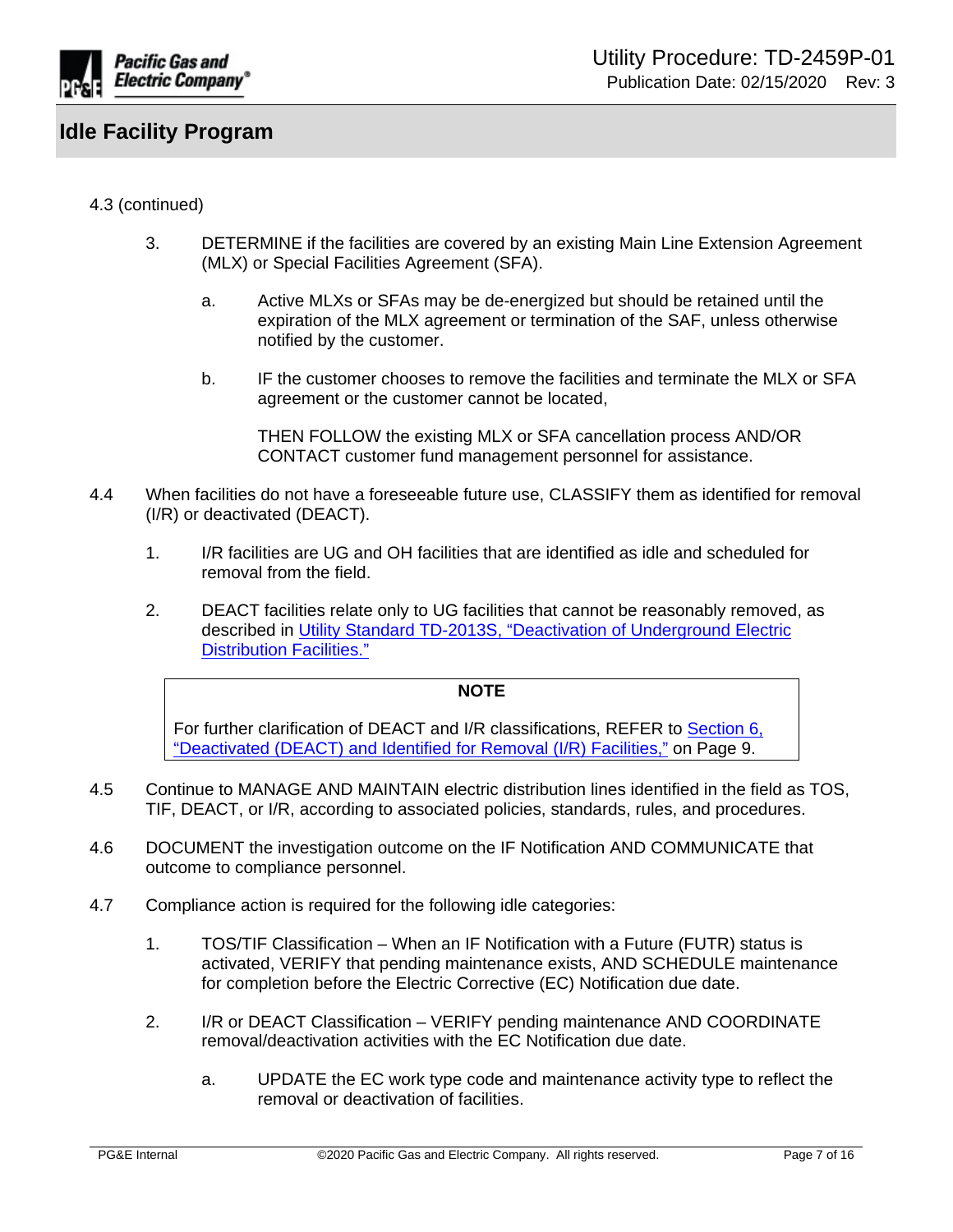

# 4.7 (continued)

b. IF there is no pending maintenance scheduled,

THEN compliance personnel RECEIVE an auto-generated S9 Notification to initiate the removal process.

- EC Notifications for idle removals with no pending maintenance default to EC Notification, with a required end date of 2 years (OH or UG) Priority F complete within 2 years.
- (1) ENTER a funded repair date (FRD), based on field conditions, not to exceed 2 years.
- (2) COORDINATE EC Notifications for idle removals with pending maintenance so that they are completed before the pending EC Notification due date.
- 4.8 Idle facility investigation personnel COMMUNICATE the investigation outcome to mapping personnel by initiating a Request for Work (RW) Notification.
	- 1. The RW Notification identifies the facility classification as one of the following: TOS (any classification), TIF (any classification), DEACT, or I/R.

### <span id="page-7-0"></span>**5 Temporary Out of Service (TOS) and Temporary Idle Facility (TIF) Investigations**

5.1 CLASSIFY idle facilities with a foreseeable future use as TOS/TIF. For a complete list of TOS/TIF classifications, REFER to [Table 2](#page-7-1).

| <b>Temporary Out of Service (TOS) De-Energized</b><br><b>Temporary Idle Facility (TIF) Energized</b> |                                                    |              |
|------------------------------------------------------------------------------------------------------|----------------------------------------------------|--------------|
| Facilities with a future use are grouped into one of the following classifications:                  |                                                    |              |
| <b>TOS-AG</b>                                                                                        | Potential agricultural use                         | De-energized |
| TIF-AG                                                                                               | Potential agricultural use                         | Energized    |
| <b>TOS-V</b>                                                                                         | Potential service to an existing vacant building   | De-energized |
| TIF-V                                                                                                | Potential service to an existing vacant building   | Energized    |
| <b>TOS-CAP</b>                                                                                       | Potential PG&E use for capacity or reliability     | De-energized |
| TIF-CAP                                                                                              | Potential PG&E use for capacity or reliability     | Energized    |
| <b>TOS-F</b>                                                                                         | Future customer use identified by service planning | De-energized |
| TIF-F                                                                                                | Future customer use identified by service planning | Energized    |
| <b>TOS-MLX</b>                                                                                       | <b>Current Main Line Extension Agreement</b>       | De-energized |
| TIF-MLX                                                                                              | <b>Current Main Line Extension Agreement</b>       | Energized    |
| <b>TOS-SFA</b>                                                                                       | <b>Current Special Facilities Agreement</b>        | De-energized |
| <b>TIF-SFA</b>                                                                                       | <b>Current Special Facilities Agreement</b>        | Energized    |

#### <span id="page-7-1"></span>**Table 2. TOS/TIF Classifications**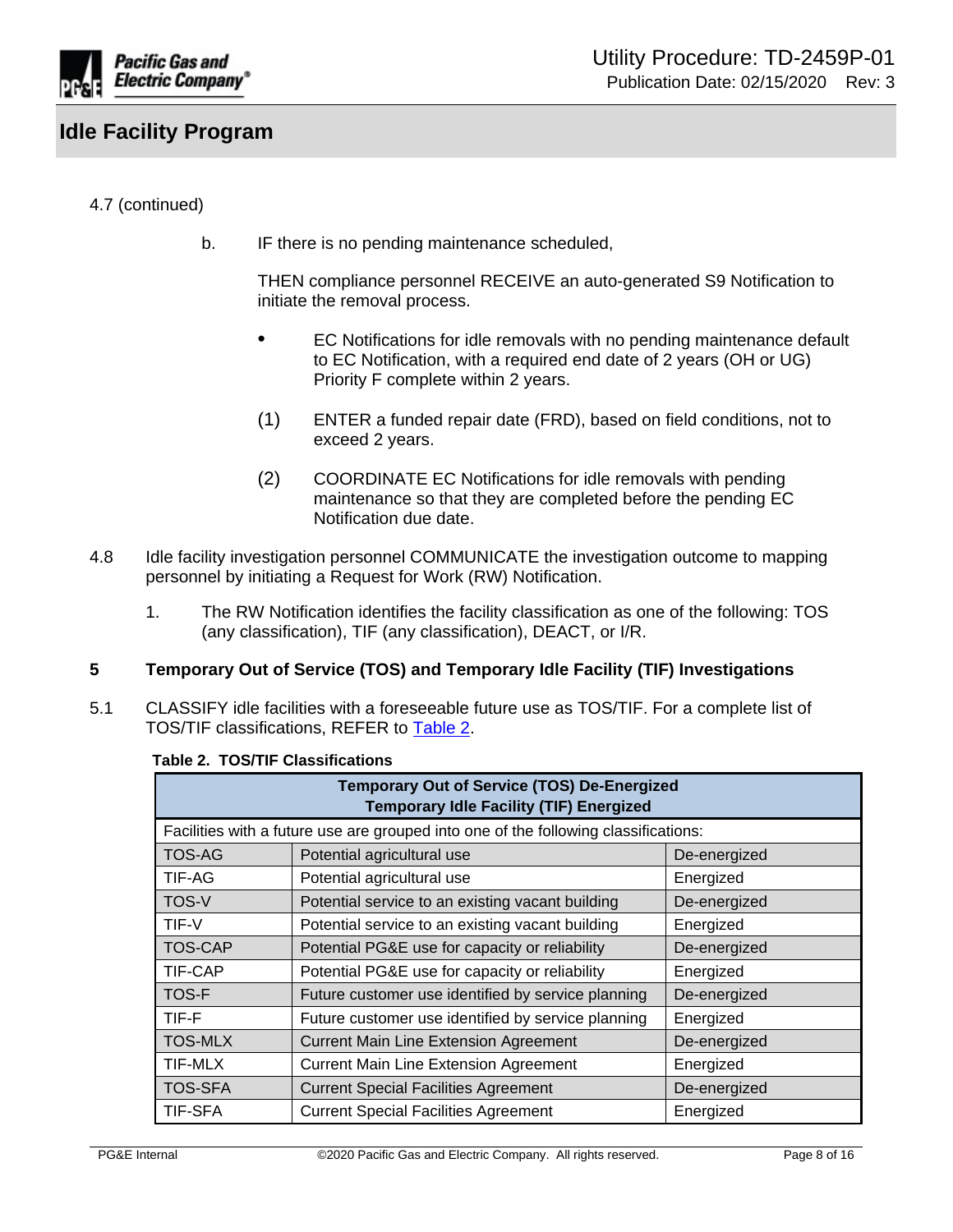

# <span id="page-8-0"></span>**6 Deactivated (DEACT) and Identified for Removal (I/R) Facilities**

- 6.1 Following an investigation, CLASSIFY idle facilities that are not considered to have a foreseeable future use as I/R or DEACT.
- 6.2 Only UG facilities can be deactivated. SEE [Utility Standard TD-2013S, "Deactivation of](http://www/techlib/default.asp?body=manuals/uo_standards/s2013.htm)  [Underground Electric Distribution Facilities."](http://www/techlib/default.asp?body=manuals/uo_standards/s2013.htm)
- 6.3 When idle facilities are scheduled for removal as a result of an idle facility investigation:
	- 1. Idle investigation personnel CONTACT compliance personnel.
	- 2. Compliance personnel then CREATE a Priority F (within 2 years) EC Notification for the facilities AND ASSUME job/owner responsibilities for coordinating the removal work.
- 6.4 When the idle facilities are scheduled for removal as a result of a customer inquiry/request:
	- 1. Customer contact personnel INITIATE the notification for removal in conjunction with a new business project or as Work Requested by Others (WRO).
	- 2. Customer contact personnel ASSUME job/owner responsibilities for coordinating the removal work.
- 6.5 Removing idle facilities initiated by a customer request does not require an investigation.

### <span id="page-8-1"></span>**7 Electric Mapping Functions**

- 7.1 Electric mapping personnel RECEIVE idle facilities information (through RW Notifications and completed job packages) AND TAKE the following actions:
	- 1. Upon receipt of an RW Notification indicating an idle line classification:
		- a. UPDATE the appropriate mapping system.
		- b. LABEL the identified electric distribution maps according to the idle electric distribution line classification.
		- c. MAINTAIN an idle facilities file for all TOS/TIF facilities, as required.
		- d. When the line is no longer inactive, REMOVE the TOS/TIF classification from all associated maps and the idle facilities file.
	- 2. Upon receipt of a completed job package advising that facilities have been removed or deactivated in the field:
		- a. REMOVE identified OH facilities from all associated maps.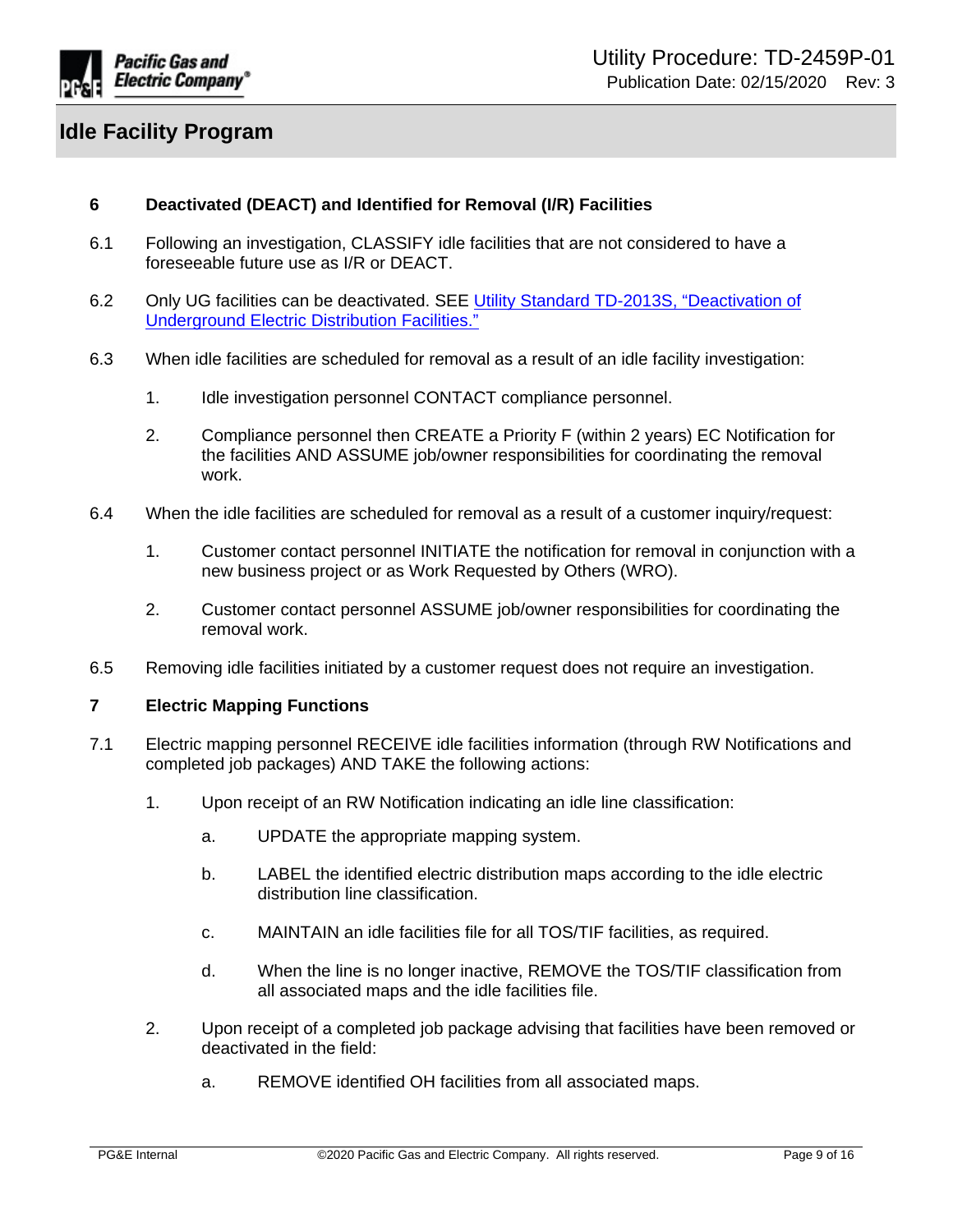

# 7.1 (continued)

- b. REPORT the removal of all applicable continuous structure data, as well as franchise footage data, through the Tangible Property List (TPL) Data Entry System.
- c. REMOVE the I/R classification from facilities previously mapped as I/R.
- d. LABEL UG facilities that cannot be removed as DEACT on the distribution maps.
- e. REMOVE related notifications from the idle facilities file and electronic list, AND PLACE notifications from the job package in permanent storage with the plant maintenance (PM) order used to remove or deactivate facilities in the field.

### **END of Instructions**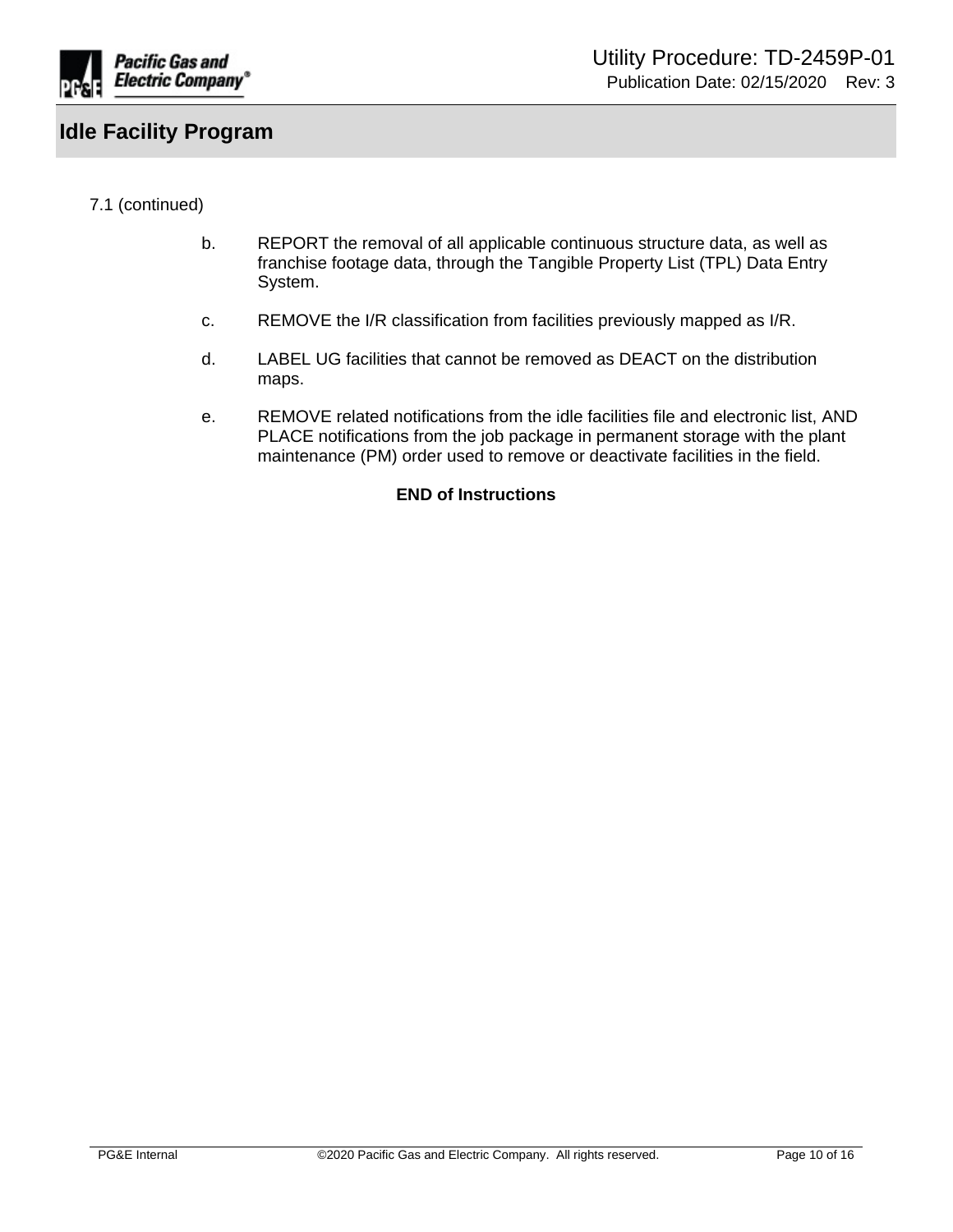

### **DEFINITIONS**

**Deactivated (DEACT):** Refers to underground electric distribution facilities that are no longer needed, cannot be practically repaired, replaced, or removed, and have no foreseeable future use. Deactivated facilities must be maintained in a safe condition.

**Electric Corrective (EC) Notification:** Notification initiated in SAP for planning and tracking preventive or corrective maintenance work.

**Identified for removal (I/R)**: Facilities that have no foreseeable future use and are scheduled for removal or deactivation.

**Idle facilities (IFs):** One or more spans of overhead or runs of underground conductors and their associated structures, equipment, and facilities that do not serve customer load. Idle lines can range from a single service to an entire line section.

**Idle Facility (IF) Investigation Work Form, also known as "IF Notification" [\(TD-2459S-F01](http://wwwedm3/cgi-bin/getdocTDM.asp?itemid=005696191)):** Form used to document customer contact idle facility investigations.

**Qualified company representative (QCR):** A PG&E representative who, by reason of knowledge, training, and work experience, can perform required tasks on electric distribution facilities.

**Raptor concentration zone (RCZ):** Zones on maps that represent geographical areas where raptors are known to frequent. Various conditions are used to determine which geographic areas are designated as RCZs. For additional information, refer to [Numbered Document](http://wwwedm3/cgi-bin/getdocTDM.asp?itemid=003718015)  [068181, "Raptor Concentration Zones for Overhead Lines."](http://wwwedm3/cgi-bin/getdocTDM.asp?itemid=003718015)

**SAP:** The primary database PG&E uses to track work and associated costs.

**Temporary idle facilities (TIFs):** Idle lines with potential for future use that are energized, patrolled, inspected, and maintained.

**Temporary out of service (TOS):** Idle lines with potential for future use that are de-energized, patrolled, inspected, and maintained.

**Tier 1:** Areas on the California Public Utilities Commission Fire-Threat Map ("CPUC Fire-Threat Map") where there is not an elevated or extreme fire risk for destructive utility-associated wildfires. (PG&E utility records refer to this zone as "Tier 0.")

**Tier 2:** Areas on the CPUC Fire-Threat Map where there is an elevated risk for destructive utility-associated wildfires. The CPUC Fire-Threat Map is currently in an advanced stage of development.

**Tier 3:** Areas on the CPUC Fire-Threat Map where there is an extreme risk for destructive utility-associated wildfires.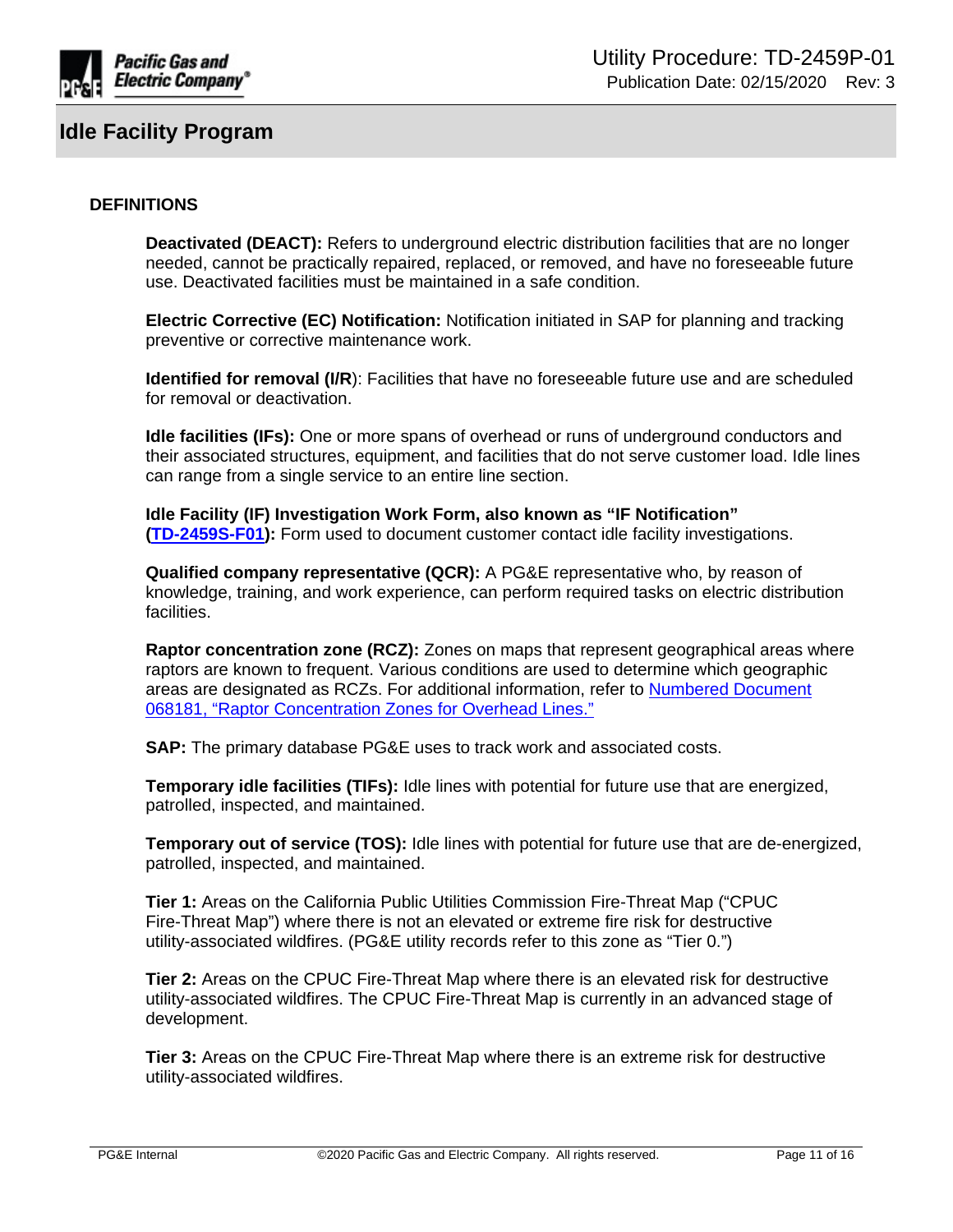

### **IMPLEMENTATION RESPONSIBILITIES**

- The managers in charge of planning are the owners of this procedure and are responsible for providing program direction.
- The managers in charge of compliance are responsible for communicating this procedure to supervisors, specialists, clerical staff, and inspectors.
- The managers in charge of idle facility investigations are responsible for communicating this procedure to supervisors and idle facility investigators.
- The managers in charge of estimating and design are responsible for communicating this procedure to supervisors, estimators, associate distribution engineers, or other QCRs in the estimating and design organization.
- The superintendents in charge of maintenance and construction are responsible for communicating this procedure to construction supervisors, coordinators, foremen, or other QCRs.
- The managers in charge of restoration are responsible for communicating this procedure to supervisors and troublemen.
- The managers of vegetation management are responsible for communicating this procedure to vegetation supervisors and QCRs.
- The managers in charge of electric mapping are responsible for implementing the mapping responsibilities described in this procedure and associated documents.
- The managers of customer contact are responsible for communicating this procedure to supervisors, industrial power engineers, senior new business representatives, and customer contact estimators.
- Land managers are responsible for communicating this procedure to supervisors and land agents.
- The managers of resources are responsible for communicating this procedure to supervisors and clerical personnel.
- All employees who work on idle electric OH and UG distribution lines are responsible for complying with this procedure.

# **GOVERNING DOCUMENT**

[Utility Standard TD-2459S, "Management of Idle Electric Distribution Lines"](http://www/techlib/default.asp?body=manuals/uo_standards/s2459.htm)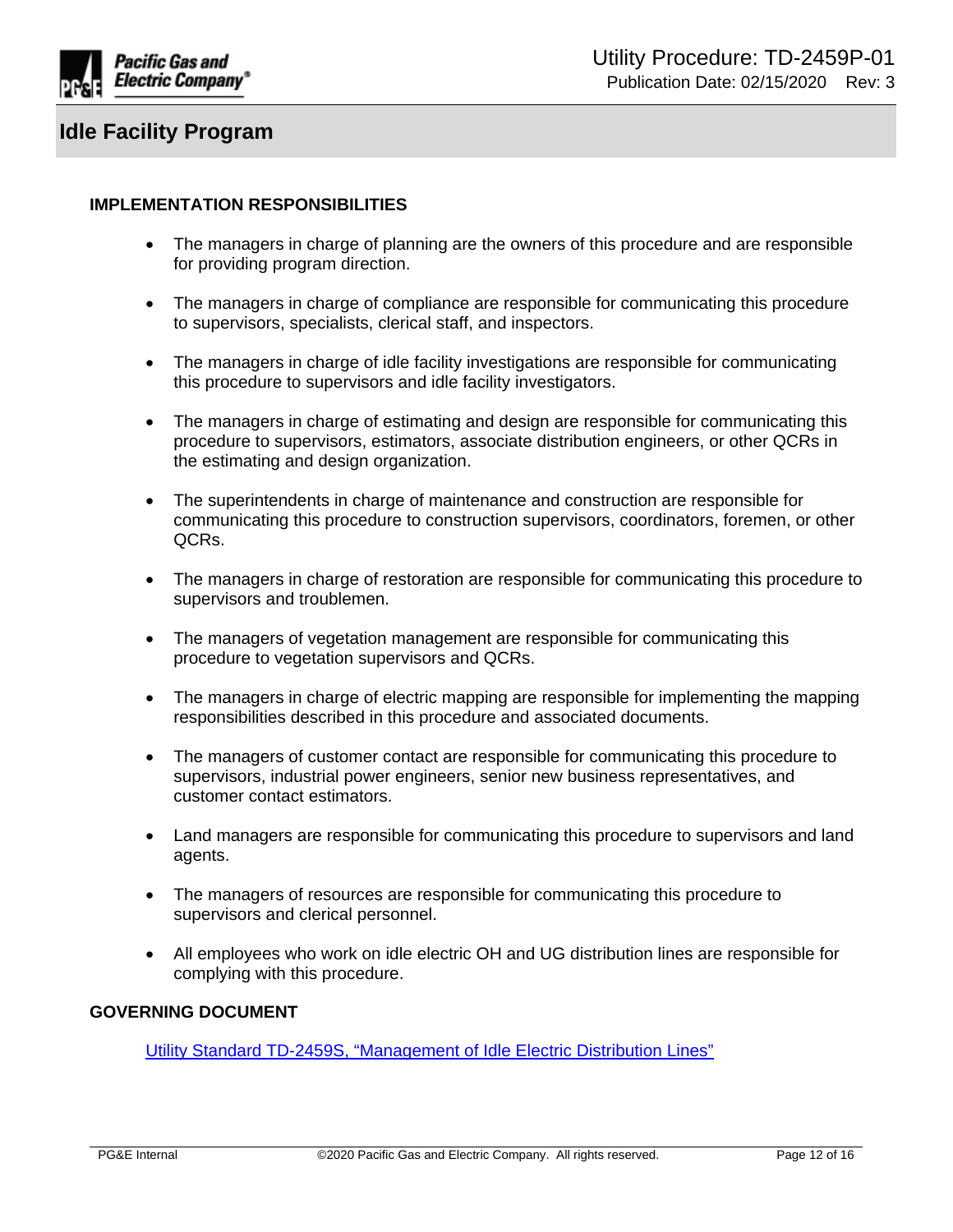

# **COMPLIANCE REQUIREMENT / REGULATORY COMMITMENT**

California Public Utilities Commission (CPUC) General Orders (G.O.s):

- [95, "Rules for Overhead Electric Line Construction," Rule 31.6, "Abandoned Lines"](http://docs.cpuc.ca.gov/PublishedDocs/Published/G000/M217/K418/217418779.pdf)
- [165, "Inspection Requirements for Electric Distribution and Transmission Facilities"](http://docs.cpuc.ca.gov/PublishedDocs/Published/G000/M209/K552/209552704.pdf)

#### **Records and Information Management:**

The document owner, or designee, ensures any records generated by this procedure are maintained in accordance with the Enterprise Records and Information (ERIM) program policy, standards, and Enterprise Records Retention Schedule (ERRS). Refer to [GOV-7101S,](https://edrm.comp.pge.com/D2/servlet/Download?auth=basic&event_name=open&version=PUBLISHED&id=09131aad892834e3&format=pdf&_docbase=pge_ecm)  ["Enterprise Records and Information Management,"](https://edrm.comp.pge.com/D2/servlet/Download?auth=basic&event_name=open&version=PUBLISHED&id=09131aad892834e3&format=pdf&_docbase=pge_ecm) and related standards.

Management of records includes, but is not limited to:

- Integrity
- Storage
- Retention and Disposition
- Classification and Protection

#### **REFERENCE DOCUMENTS**

#### **Developmental References:**

[Electric Rule 16, "Service Extensions"](https://www.pge.com/tariffs/assets/pdf/tariffbook/ELEC_RULES_16.pdf)

#### **Supplemental References:**

*[Code of Safe Practices](http://pgeweb.utility.pge.com/safety/)*

[Company Form TD-2459S-F01, "Idle Facility \(IF\) Investigation Work Form"](http://wwwedm3/cgi-bin/getdocTDM.asp?itemid=005696191) (IF Notification)

[Numbered Document 068181, "Raptor Concentration Zones for Overhead Lines"](http://wwwedm3/cgi-bin/getdocTDM.asp?itemid=003718015)

[UO Policy 3-7, "Gas and Electric Operation, Maintenance, and Construction"](http://wwwedm3/cgi-bin/getdocTDM.asp?itemid=972030001)

Utility Procedures:

- [TD-2459P-02, "Idle Facility Program PS&R Office"](http://www/techlib/default.asp?body=manuals/uo_standards/TD2459P-02.htm)
- [TD-2459P-03, "Idle Facility Program PS&R Inspectors and Other QCRs"](http://www/techlib/default.asp?body=manuals/uo_standards/TD2459P-03.htm)
- [TD-2459P-04, "Idle Facility Program CSD, Land Management, and Distribution](http://www/techlib/default.asp?body=manuals/uo_standards/TD2459P-04.htm)  [Engineering and Planning"](http://www/techlib/default.asp?body=manuals/uo_standards/TD2459P-04.htm)
- [TD-2459P-05, "Idle Facility Program Electric Mapping"](http://www/techlib/default.asp?body=manuals/uo_standards/TD2459P-05.htm)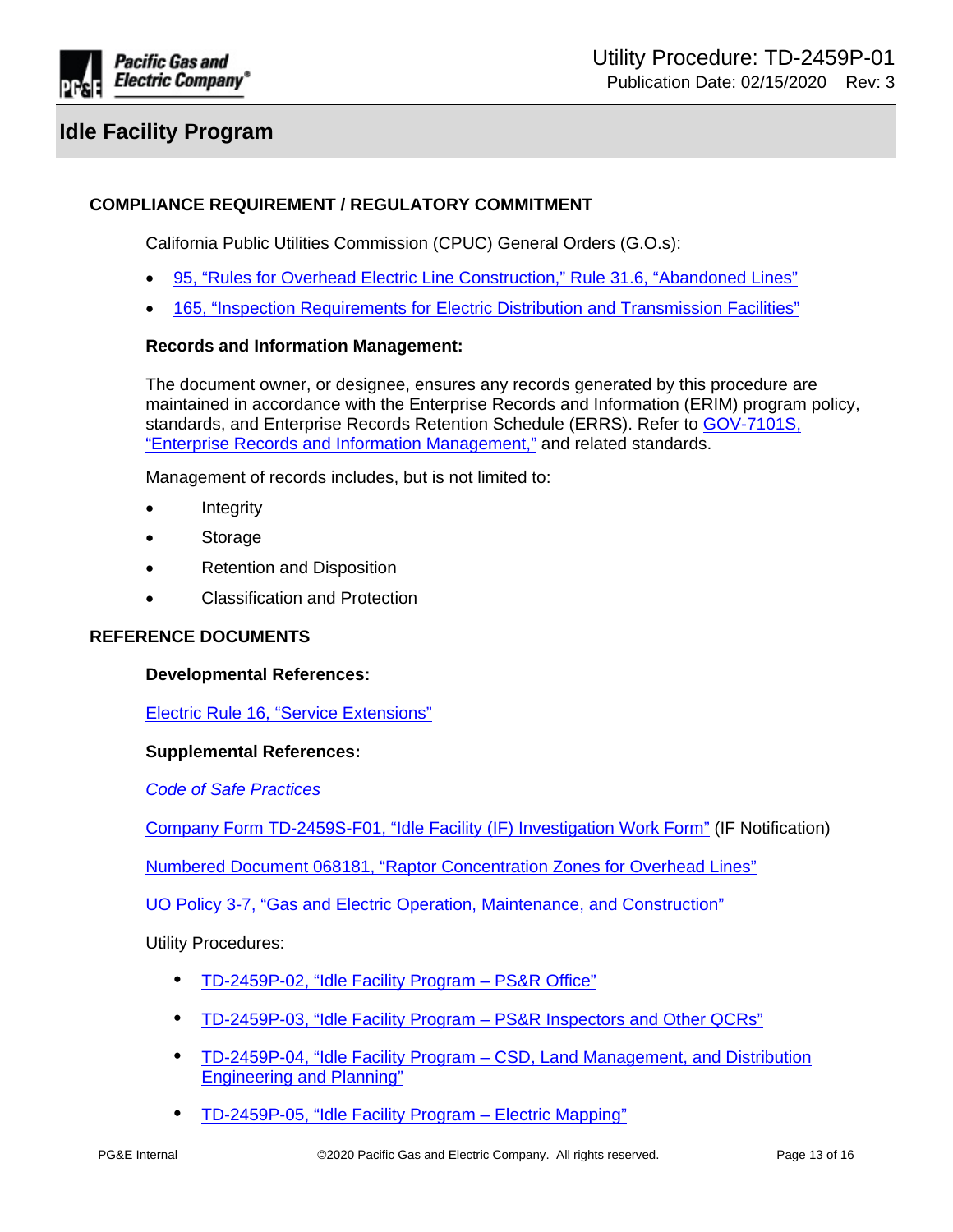

### **REFERENCE DOCUMENTS** (continued)

Utility Standards:

- [SAFE-1001S, "PG&E Injury & Illness Prevention Plan \(IIPP\)"](https://edrm.comp.pge.com/D2/servlet/Download?auth=basic&event_name=open&version=PUBLISHED&id=09131aad8988b41e&_docbase=pge_ecm)
- [TD-2013S, "Deactivation of Underground Electric Distribution Facilities"](http://www/techlib/default.asp?body=manuals/uo_standards/s2013.htm)

#### **APPENDICES**

NA

#### **ATTACHMENTS**

NA

# **DOCUMENT RECISION**

This utility procedure cancels and supersedes Utility Procedure TD-2459P-01, "Idle Facility Program Overview," Rev. 2, dated 08/18/2014.

### **DOCUMENT APPROVERS**

Mark Esguerra, Senior Director

Rudy Movafagh, Director

Mary Hvistendahl, Director

### **DOCUMENT OWNERS**



# **DOCUMENT CONTACTS**

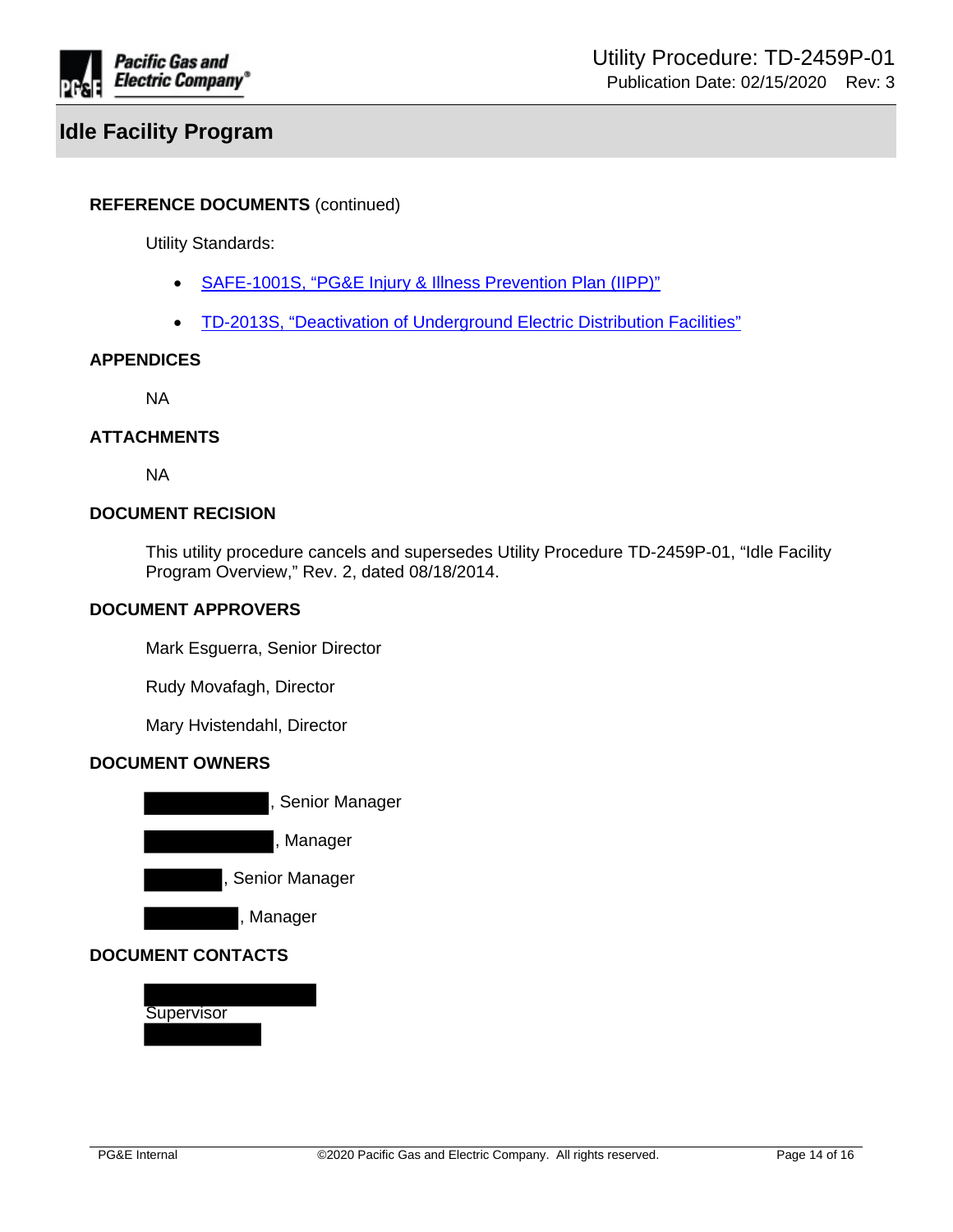

# **DOCUMENT CONTACTS** (continued)

| Supervisor             |  |
|------------------------|--|
| <b>Project Manager</b> |  |
| Supervisor             |  |
| Manager                |  |